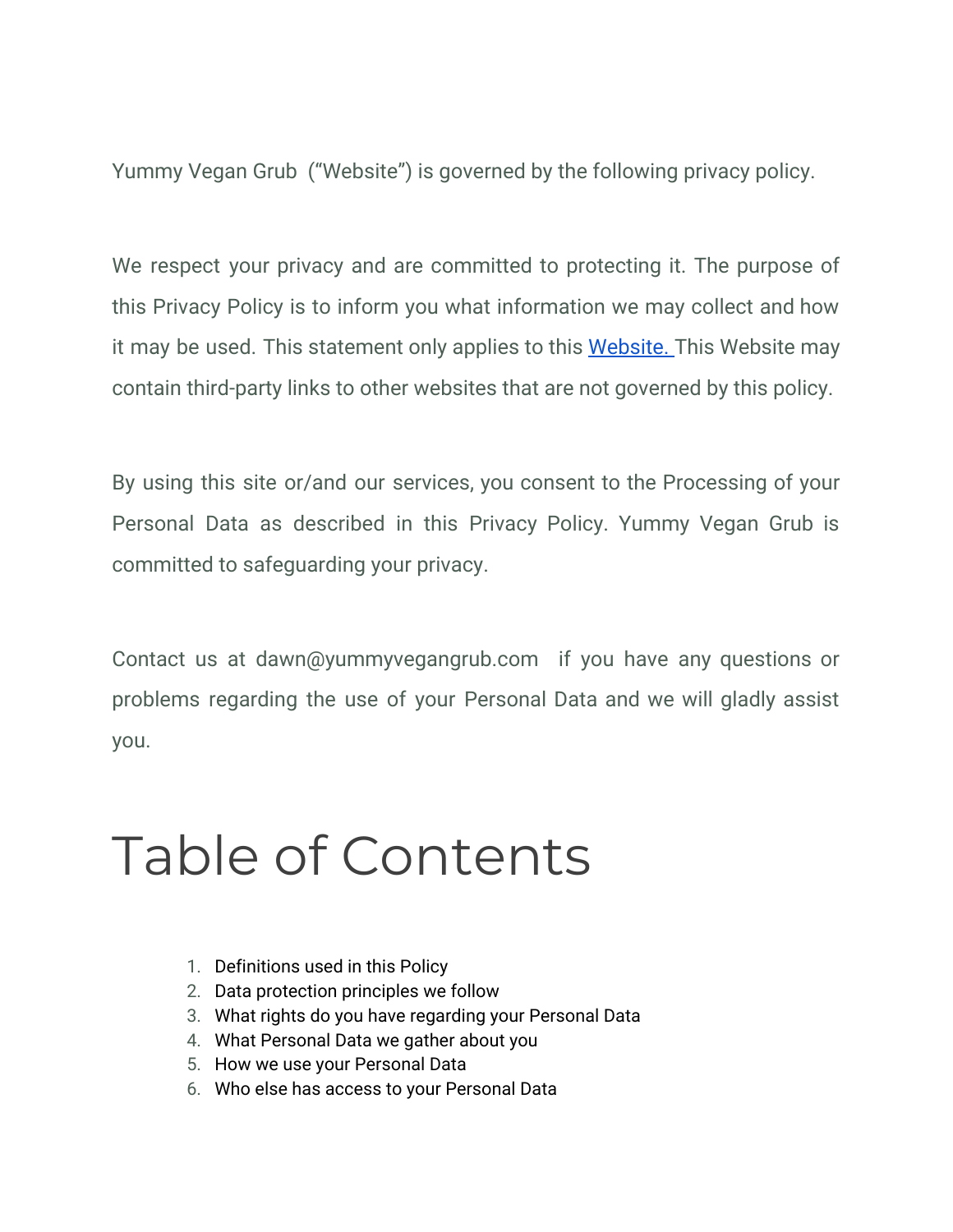- 7. How we secure your data
- 8. Information about cookies
- 9. Contact information

### Definitions

**Personal Data** – any information relating to an identified or identifiable natural person.

**Processing** – any operation or set of operations which is performed on Personal Data or on sets of Personal Data.

**Data subject** – a natural person whose Personal Data is being Processed.

**Child** – a natural person under 16 years of age.

**We/us** (either capitalized or not) – Yummy Vegan Grub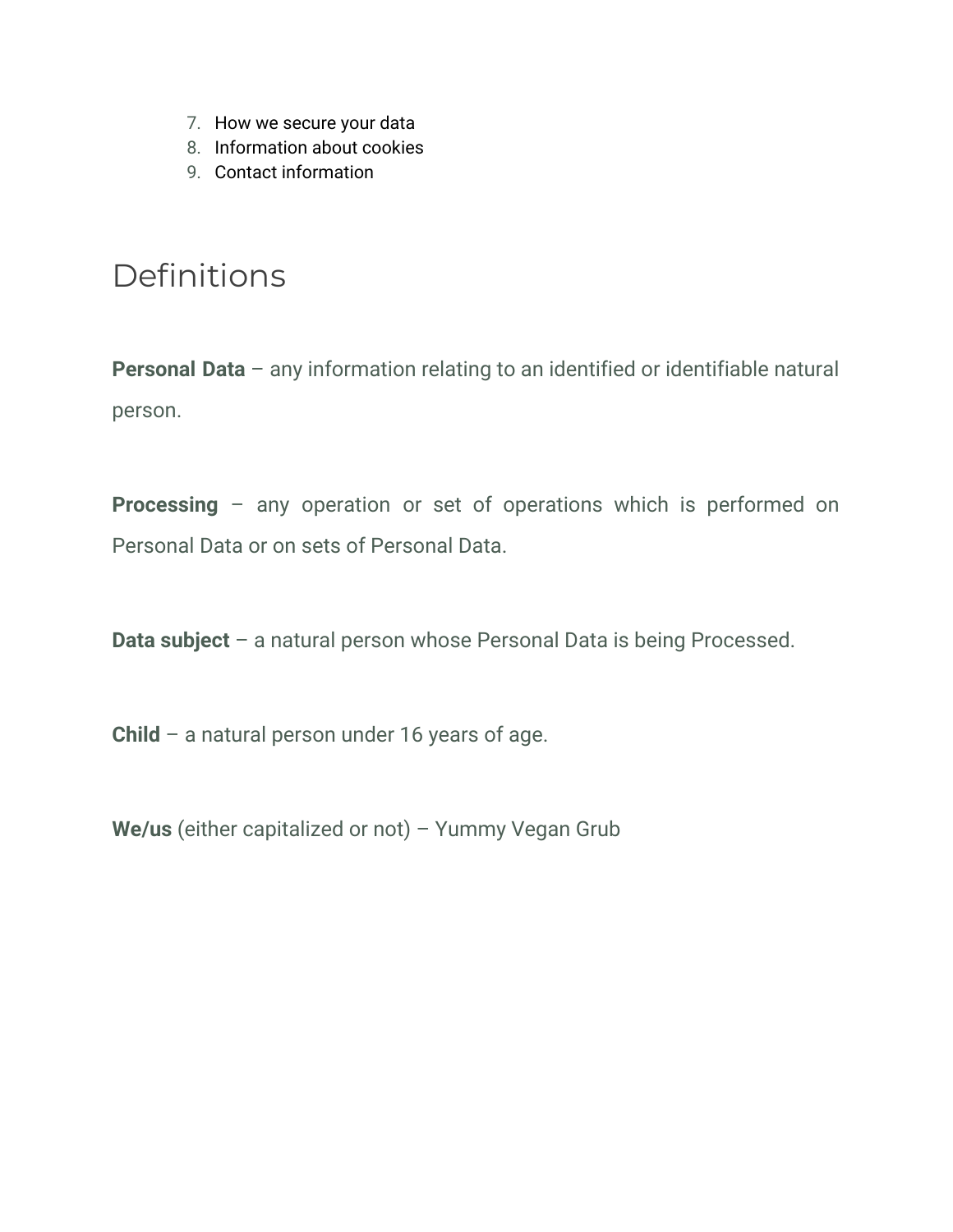## Data Protection Principles

We promise to follow the following data protection principles:

- Processing is lawful, fair, transparent. Our Processing activities have lawful grounds. We always consider your rights before Processing Personal Data. We will provide you information regarding Processing upon request.
- Processing is limited to its purpose. Our Processing activities fit the purpose for which Personal Data was gathered.
- Processing is done with minimal data. We only gather and Process the minimal amount of Personal Data required for any purpose.
- Processing is limited to a time period. We will not store your personal data for longer than needed.
- We will do our best to ensure the accuracy of the data.
- We will do our best to ensure the integrity and confidentiality of data.

## Data Subject's rights

The Data Subject has the following rights:

- 1. Right to information meaning you have to right to know whether your Personal Data is being processed; what data is gathered, from where it is obtained and why and by whom it is processed.
- 2. Right to access meaning you have the right to access the data collected from/about you. This includes your right to request and obtain a copy of your Personal Data gathered.
- 3. Right to rectification meaning you have the right to request rectification or erasure of your Personal Data that is inaccurate or incomplete.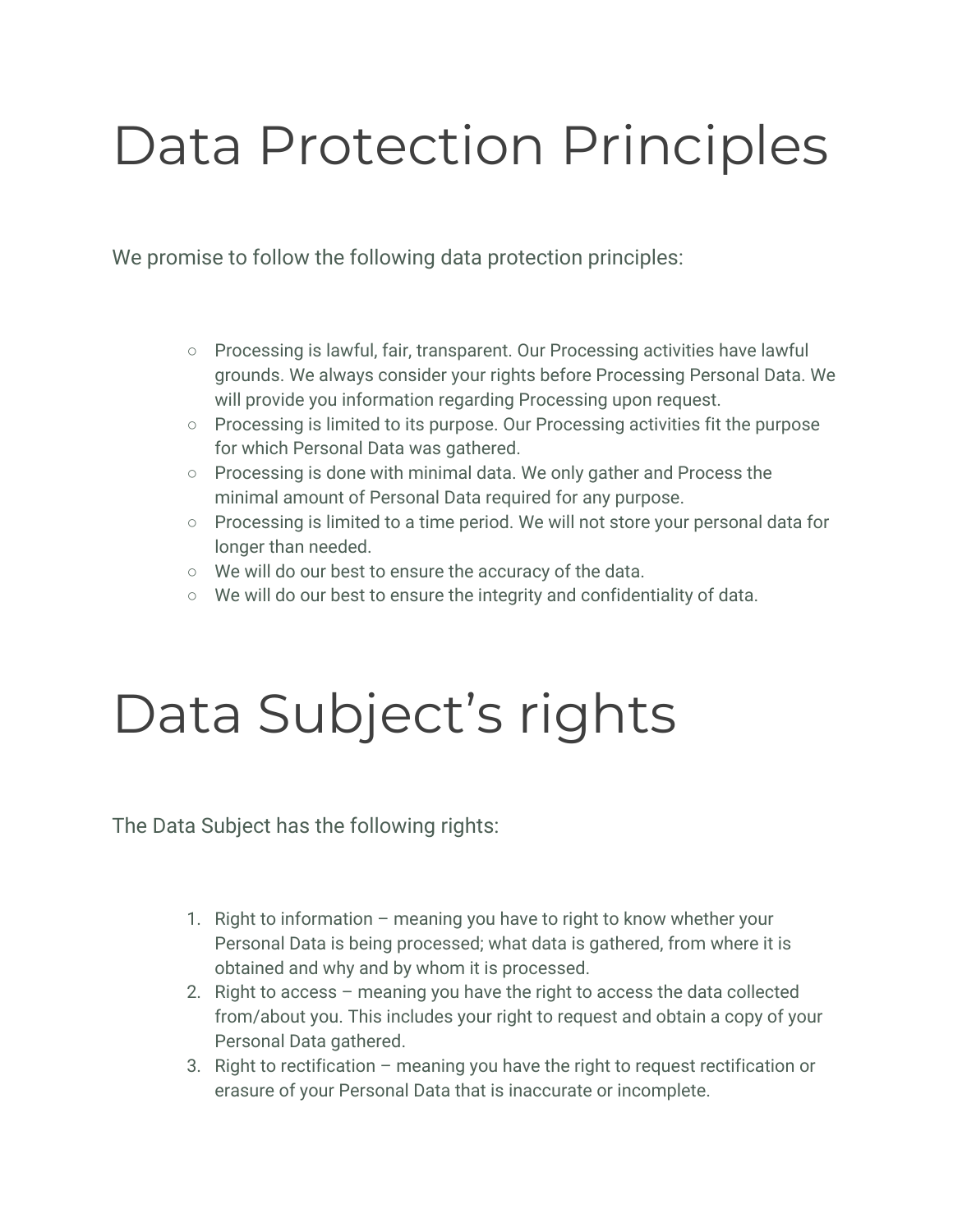- 4. Right to erasure meaning in certain circumstances you can request for your Personal Data to be erased from our records.
- 5. Right to restrict processing meaning where certain conditions apply, you have the right to restrict the Processing of your Personal Data.
- 6. Right to object to processing meaning in certain cases you have the right to object to Processing of your Personal Data, for example in the case of direct marketing.
- 7. Right to object to automated Processing meaning you have the right to object to automated Processing, including profiling; and not to be subject to a decision based solely on automated Processing. This right you can exercise whenever there is an outcome of the profiling that produces legal effects concerning or significantly affecting you.
- 8. Right to data portability you have the right to obtain your Personal Data in a machine-readable format or if it is feasible, as a direct transfer from one Processor to another.
- 9. Right to lodge a complaint  $-$  in the event that we refuse your request under the Rights of Access, we will provide you with a reason as to why. If you are not satisfied with the way your request has been handled please contact us.
- 10. Right for the help of [supervisory](http://yummyvegangrub.com/) authority  $-$  meaning you have the right for the help of a supervisory authority and the right for other legal remedies such as claiming damages.
- 11. Right to withdraw consent you have the right to withdraw any given consent for Processing of your Personal Data.

## Data we gather

# **Information you have provided us with**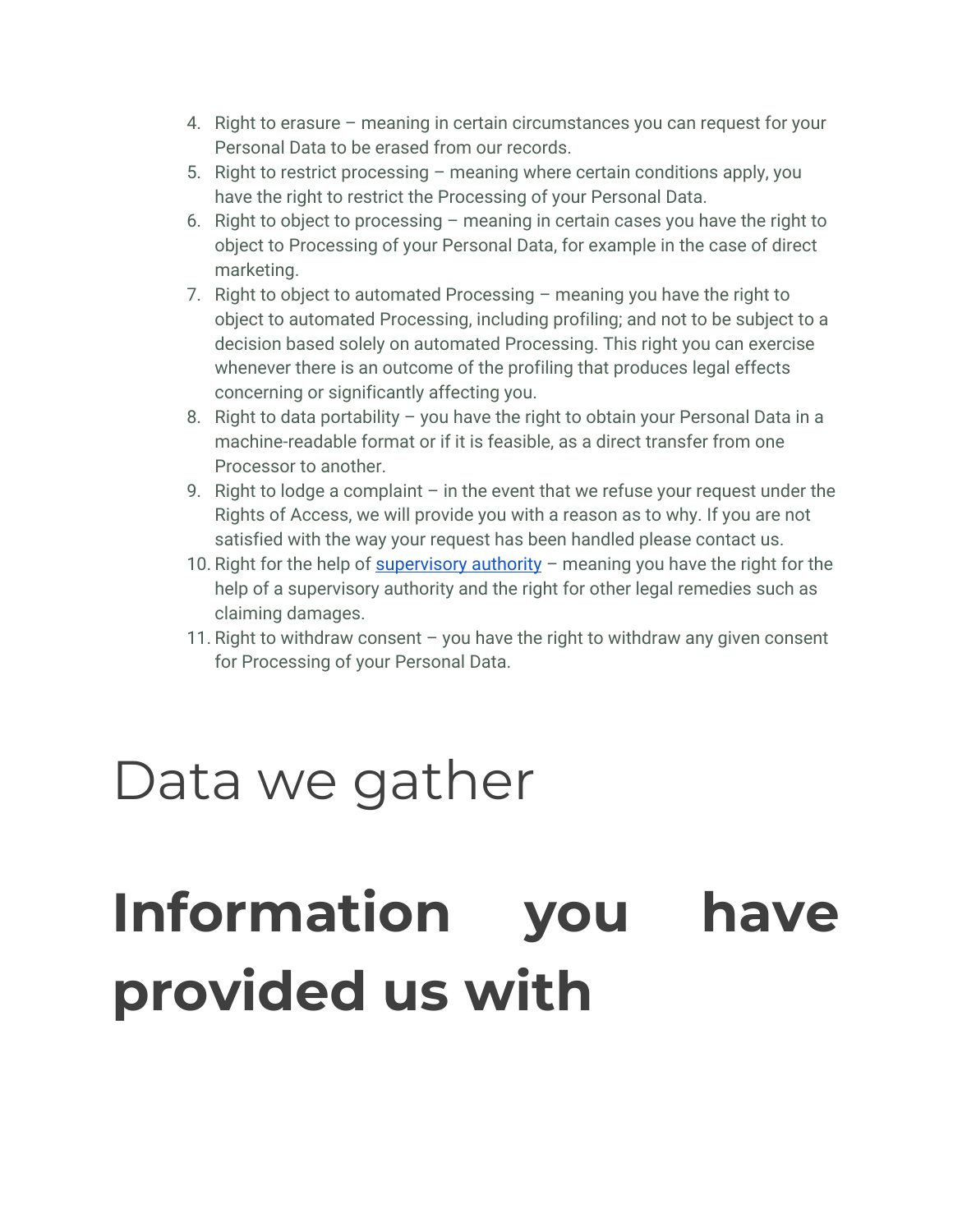1. We may receive and store information that you voluntarily submit through the Website for the purpose of subscribing to the Website to receive newsletters, for the purpose of leaving comments on blog posts, or administering sweepstakes, contests or promotions. Examples of information collected for this purpose are your name, email address and website URL. This information is only captured when you voluntarily enter or opt-in and enter this information for collection.

# **Information automatically collected about you**

2. We may receive and store certain types of usage-related information when you interact with the Website, including but not limited to, your computer's IP address and browser information. The information we collect is used to customize the content and/or layout of our page for each individual visitor.

3. We use third-party advertising companies to serve content and advertisements when you visit the Website, which may use cookies. No personal information is shared with the Website's ad providers.

4. The Website uses Google Analytics to track statistics regarding our audience and Website traffic. No personally identifiable information is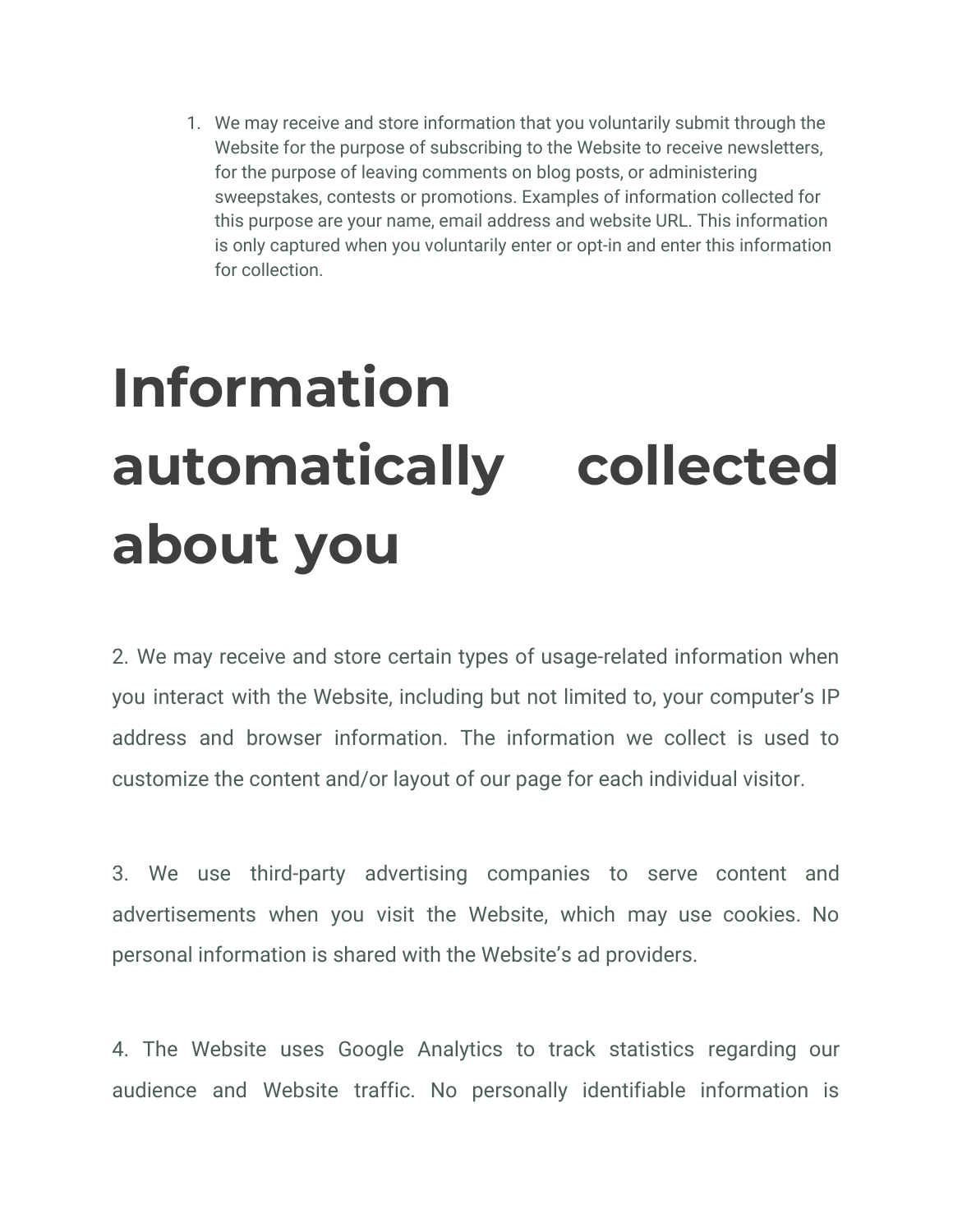transferred from the Website to Google Analytics. Google Analytics – This service tracks Website usage and provides information such as referring websites and user actions on the Website.

Google Analytics may capture your IP address, but no other personal information is captured by Google Analytics. Google has their own Privacy Policy which you can review [here](https://support.google.com/analytics/answer/6004245). If you'd like to opt-out of tracking by Google Analytics, visit the [Google Analytics opt-out page](https://tools.google.com/dlpage/gaoptout).

5. This Website engages in sponsored campaigns with various influencer networks, brands, and agencies. All sponsored content is duly disclosed in accordance with the FTC's requirements. From time to time, these sponsored campaigns utilize tracking pixels (aka web beacons), which may contain cookies to collect data regarding usage and audience. This information is collected by the sponsoring company to track the results of the campaign. No personally identifiable information collected by the Website is used in conjunction with these tracking pixels.

6. The Website uses cookies to store visitors' preferences, record user-specific information on what pages users access or visit, ensure that visitors are not repeatedly sent the same banner ads, customize Website content based on visitors' browser type or other information that the visitor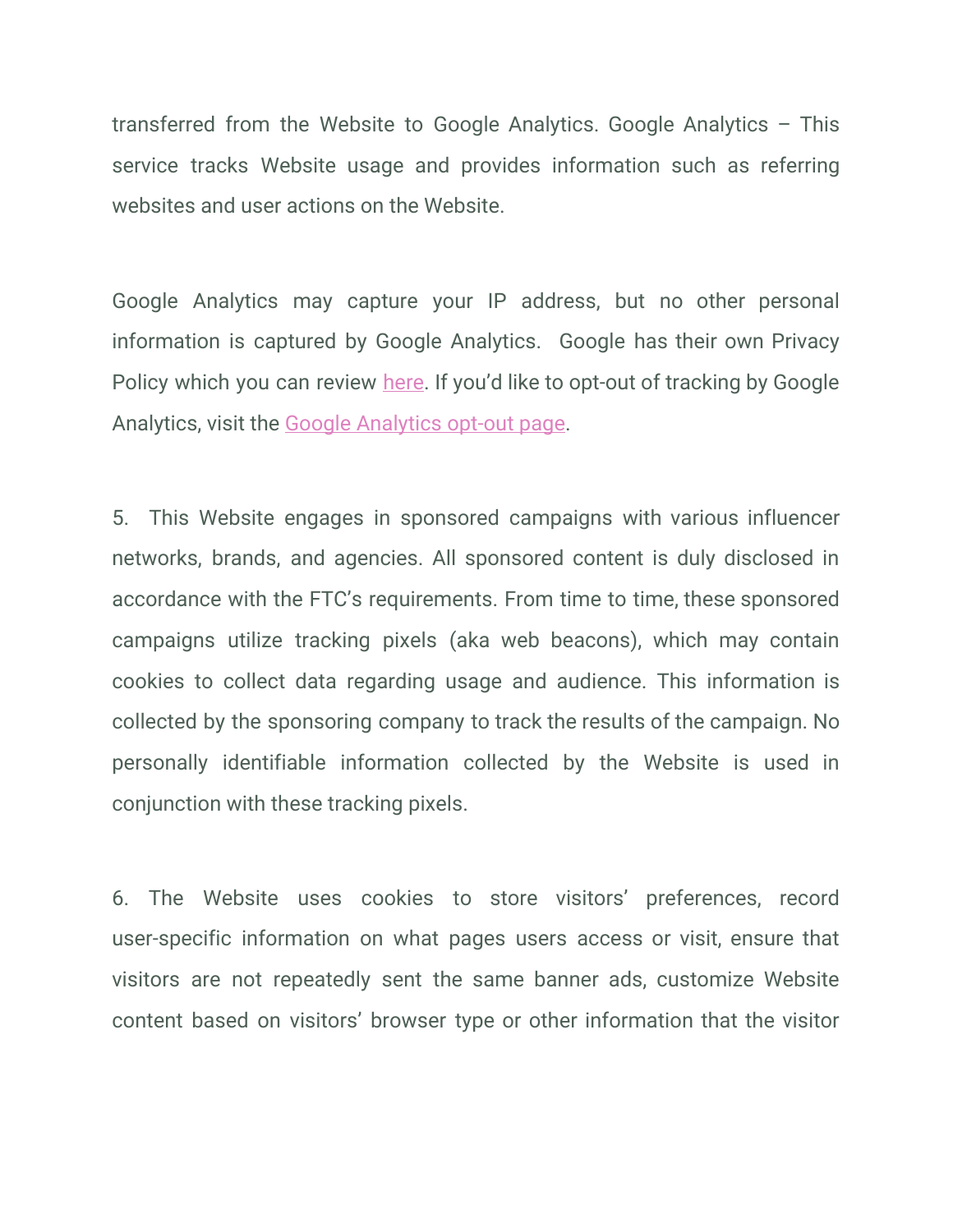sends. Cookies may also be used by third-party services, such as Google Analytics, as described above.

Please be aware that while visiting our site, Visitors can follow links to other sites that are beyond our sphere of influence. Yummy Vegan Grub is not responsible for the content or privacy policy of these other sites.

7. We assume that all Visitors of our website have carefully read this document and agree to its contents. If someone does not agree with this privacy policy, they should refrain from using our website and platform. We reserve the right to change our privacy policy as necessity dictates.

# **Information from our partners**

We gather information from our trusted partners with confirmation that they have legal grounds to share that information with us. This is either information you have provided them directly with or that they have gathered about you on other legal grounds.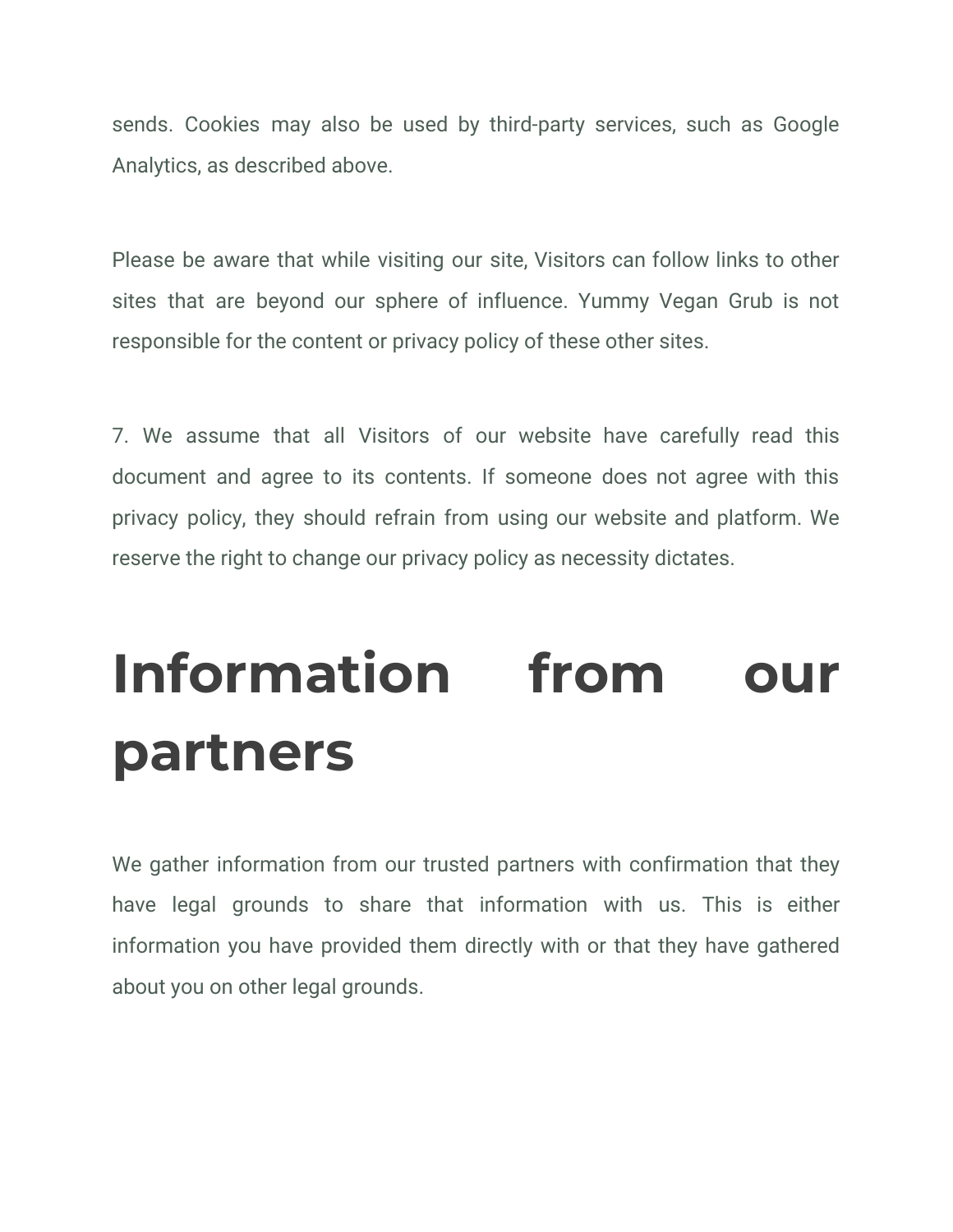#### ADVERTISING

#### **Display Ads**

We may use third-party advertising companies to serve content and advertisements when you visit the Website, which may use cookies, as noted above.

#### **Retargeting Ads**

From time to time, the Website may engage in remarketing efforts with third-party companies, such as Google, Facebook, or Instagram, in order to market the Website. These companies use cookies to serve ads based on someone's past visits to the Website.

#### **Affiliate Program Participation**

The Website may engage in affiliate marketing, which is done by embedding tracking links into the Website. If you click on a link for an affiliate partnership, a cookie will be placed on your browser to track any sales for purposes of commissions.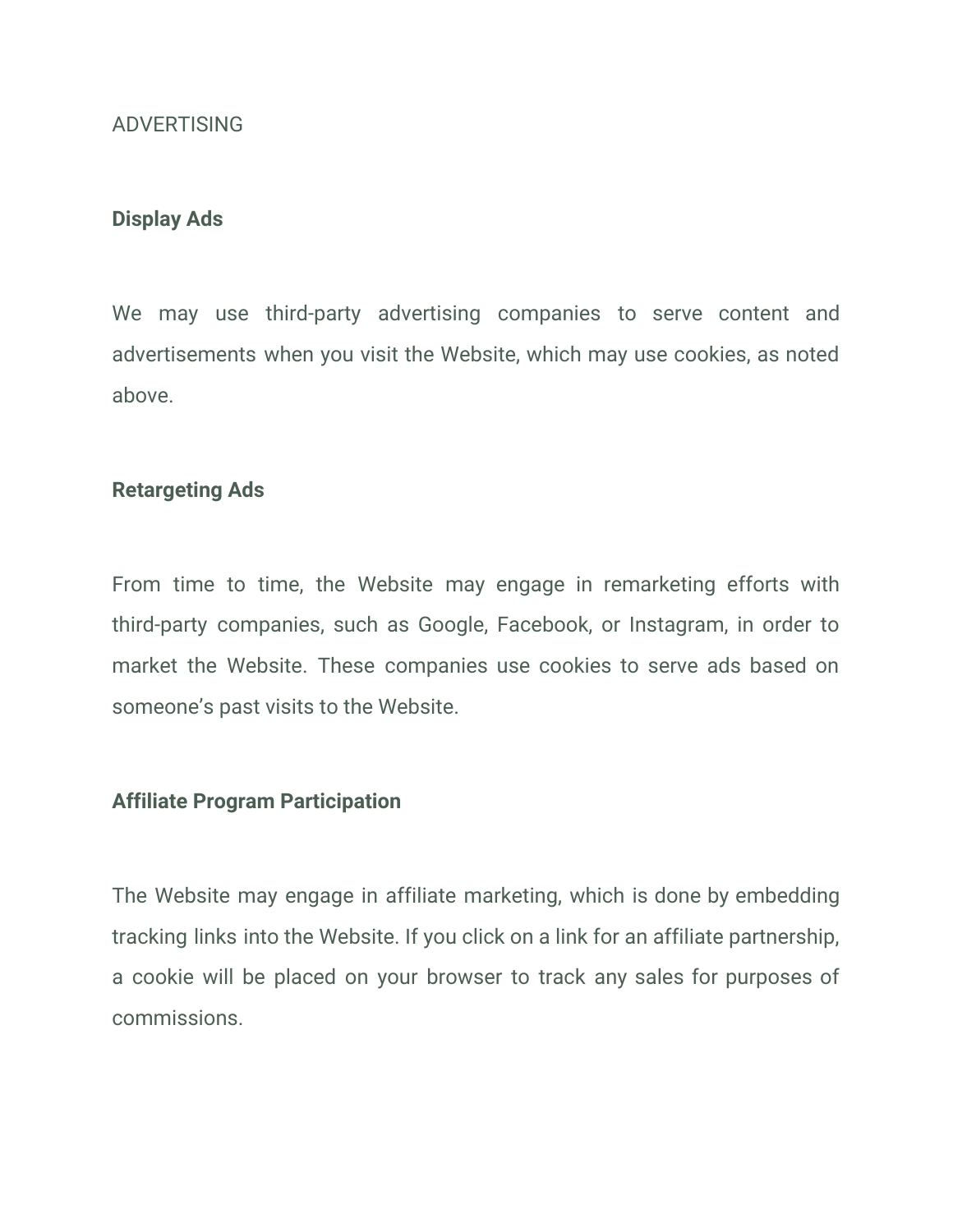Yummy Vegan Grub is a participant in the Amazon Services LLC Associates Program, an affiliate advertising program designed to provide a means for sites to earn advertising fees by advertising and links to Amazon.com. As part of this Amazon Associates program, the Website will post customized links, provided by Amazon, to track the referrals to their website. This program utilizes cookies to track visits for the purposes of assigning commission on these sales.

# **Publicly Visible Information**

If you create a user profile on the Website or leave a comment, certain information may be publicly visible. To create a user profile, you must choose a username and password and input your email address for profile confirmation. Your email address will never be available publicly. At your option, you may also add an avatar, a profile description, and a link to your website.

You may also choose to link your Facebook, Instagram, and Google Account.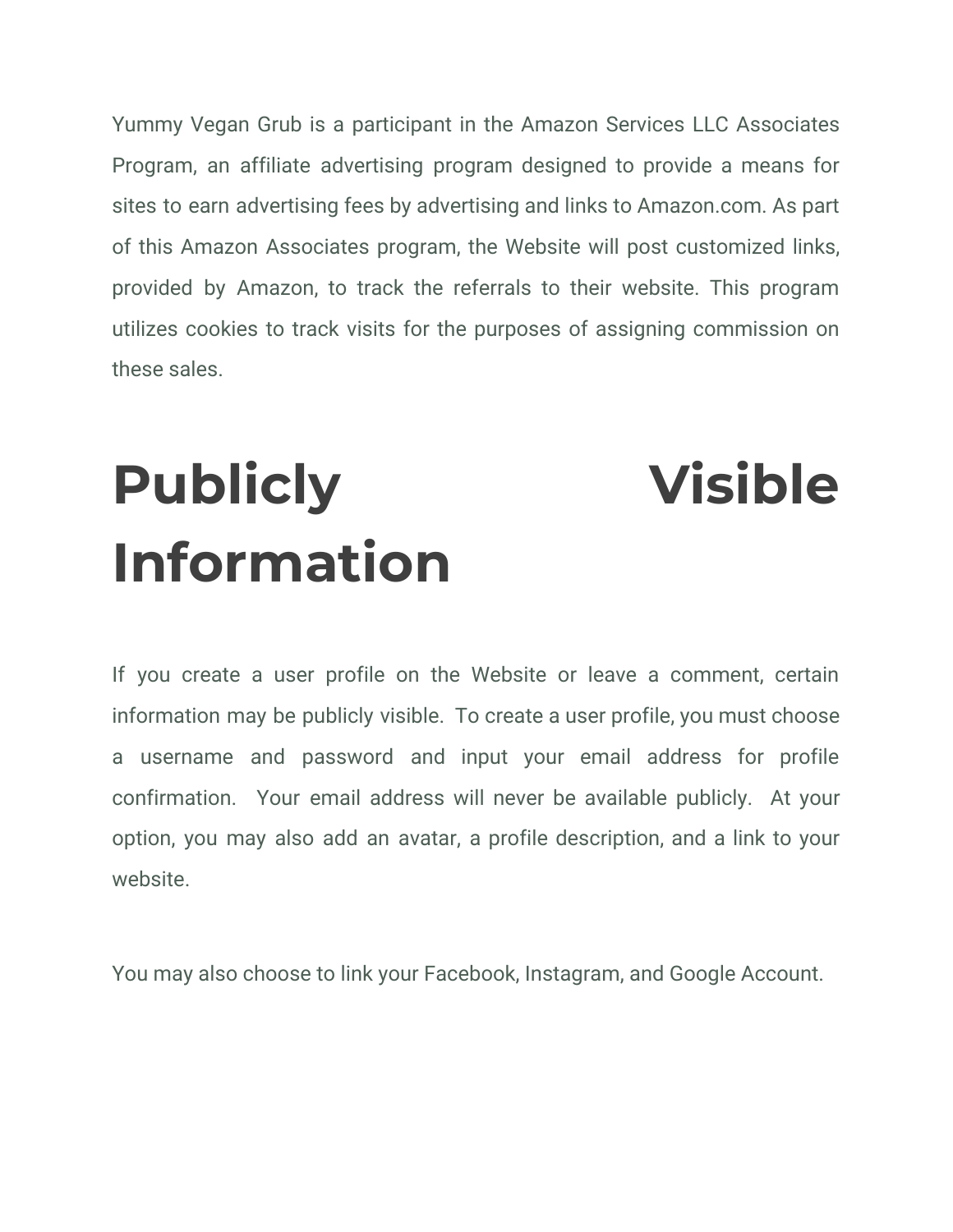Users may see your username, avatar, profile description, and website information.

## How we use your Personal Data

We may use your Personal Data in order to:

- provide our service to you. This includes providing you with products and services that you have requested; providing you with promotional items at your request and communicating with you in relation to those products and services; communicating and interacting with you, and notifying you of changes to any services.
- enhance your customer experience;
- fulfill an obligation under law or contract;
- To send you promotional information, such as newsletters. Each email promotion will provide information on how to opt-out of future mailings;
- To send you administrative communications, such as administrative emails, confirmation emails, technical notices, updates on policies, or security alerts;
- To respond to your comments or inquiries;
- To provide you with user support;
- To track and measure advertising on the Website;
- To protect, investigate, and deter against unauthorized or illegal activity.

We use your Personal Data on legitimate grounds and/or with your Consent.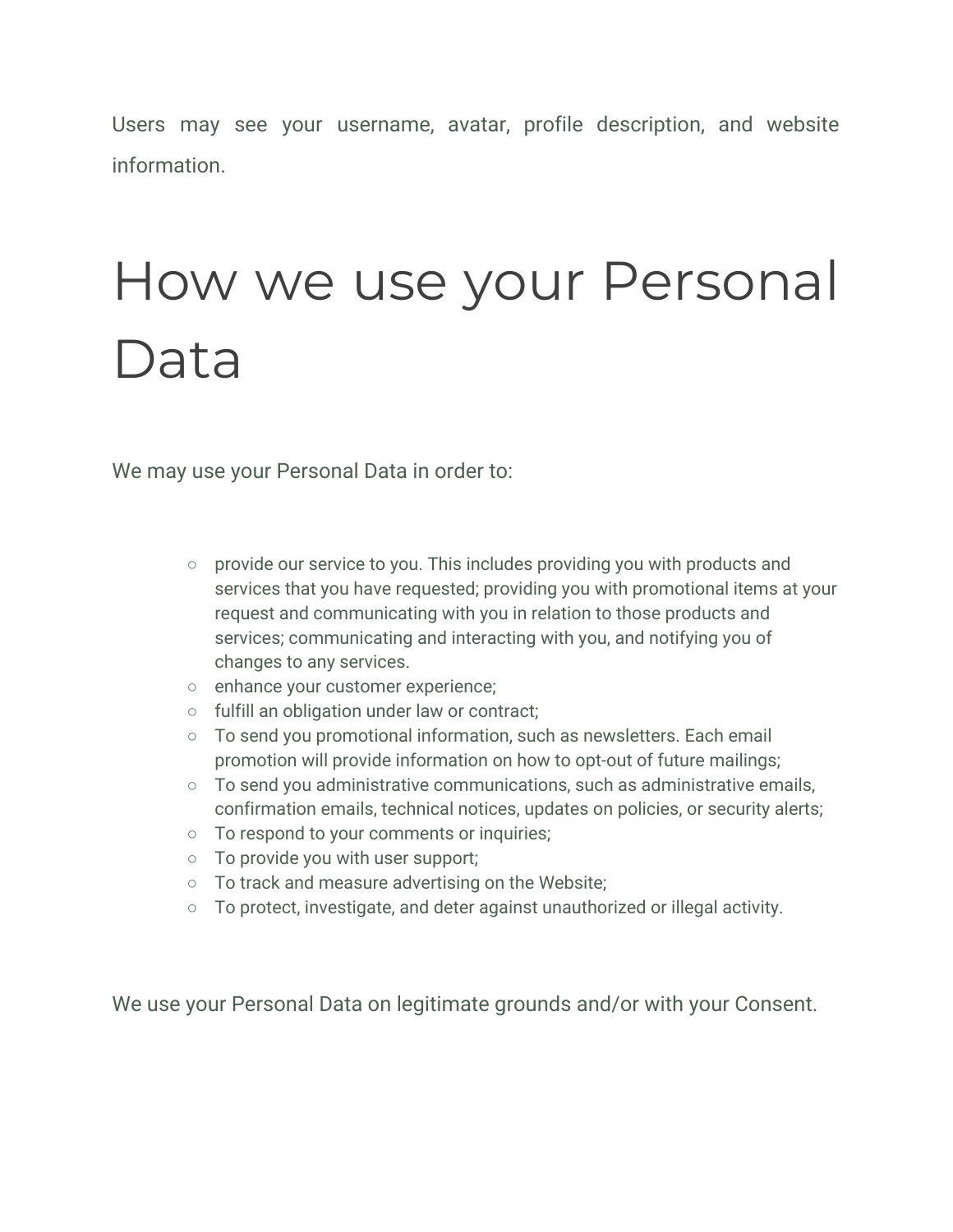On the grounds of entering into a contract or fulfilling contractual obligations, we Process your Personal Data for the following purposes:

- to identify you;
- to provide you a service or to send/offer you a product;
- to communicate either for sales or invoicing;

On the ground of legitimate interest, we Process your Personal Data for the following purposes:

> ○ to administer and analyze our client base (purchasing behavior and history) in order to improve the quality, variety, and availability of products/ services offered/provided;

As long as you have not informed us otherwise, we consider offering you products/services that are similar or same to your purchasing history/browsing behavior to be our legitimate interest.

With your consent we Process your Personal Data for the following purposes:

○ to send you newsletters and campaign offers (from us and/or our carefully selected partners)or other purposes we have asked your consent for;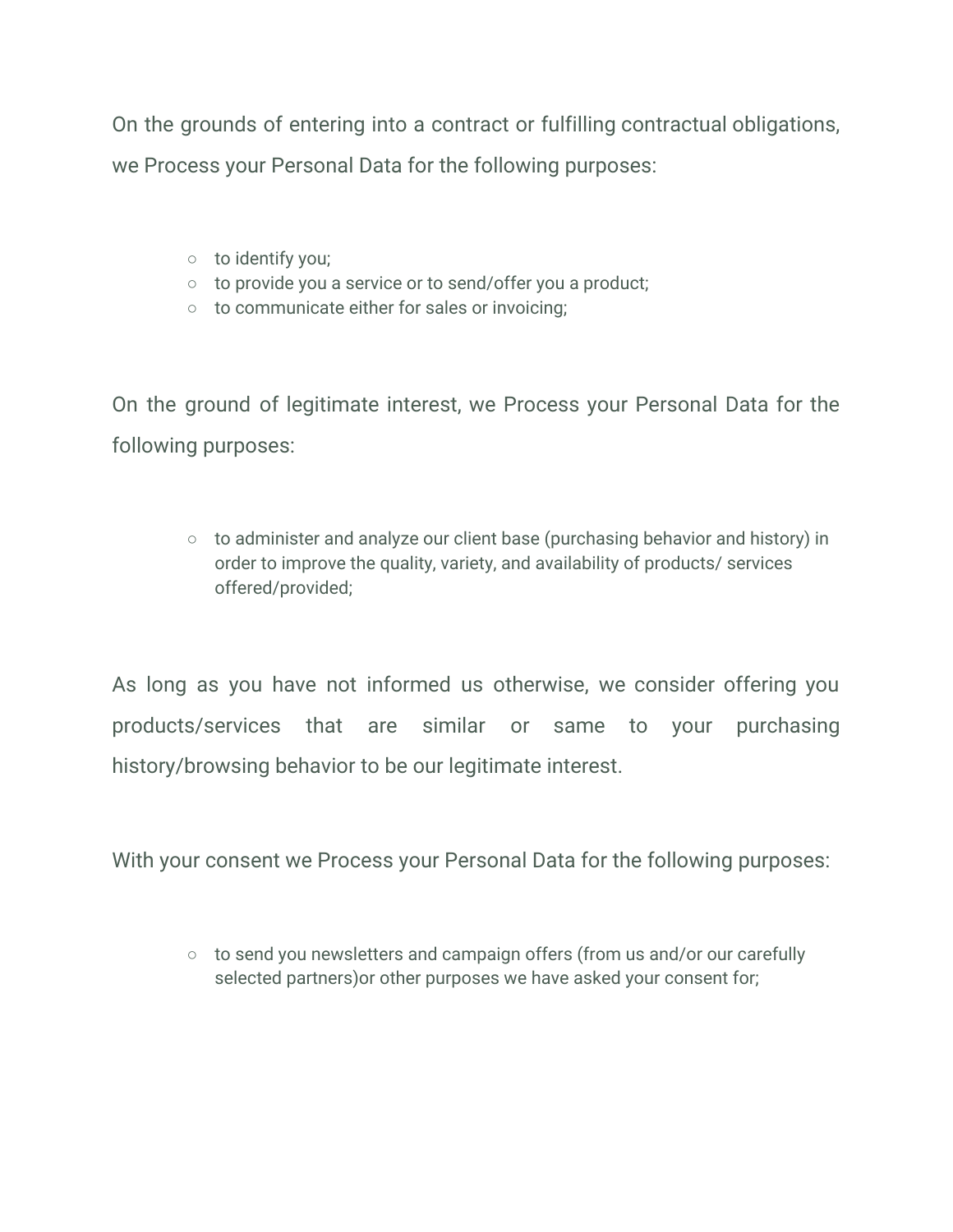We Process your Personal Data in order to fulfill obligation rising from law and/or use your Personal Data for options provided by law. We reserve the right to anonymize Personal Data gathered and to use any such data. We will use data outside the scope of this Policy only when it is anonymized.

We might process your Personal Data for additional purposes that are not mentioned here but are compatible with the original purpose for which the data was gathered. To do this, we will ensure that:

- the link between purposes, context, and nature of Personal Data is suitable for further Processing;
- the further Processing would not harm your interests and
- there would be an appropriate safeguard for Processing.

We will inform you of any further Processing and purposes.

### Newsletters

On the Website, you may subscribe to our newsletter, which may be used for advertising purposes. All newsletters sent may contain tracking pixels. The pixel is embedded in emails and allows an analysis of the success of online marketing campaigns. Because of these tracking pixels, we may see if and when you open an email and which links within the email you click. Also, this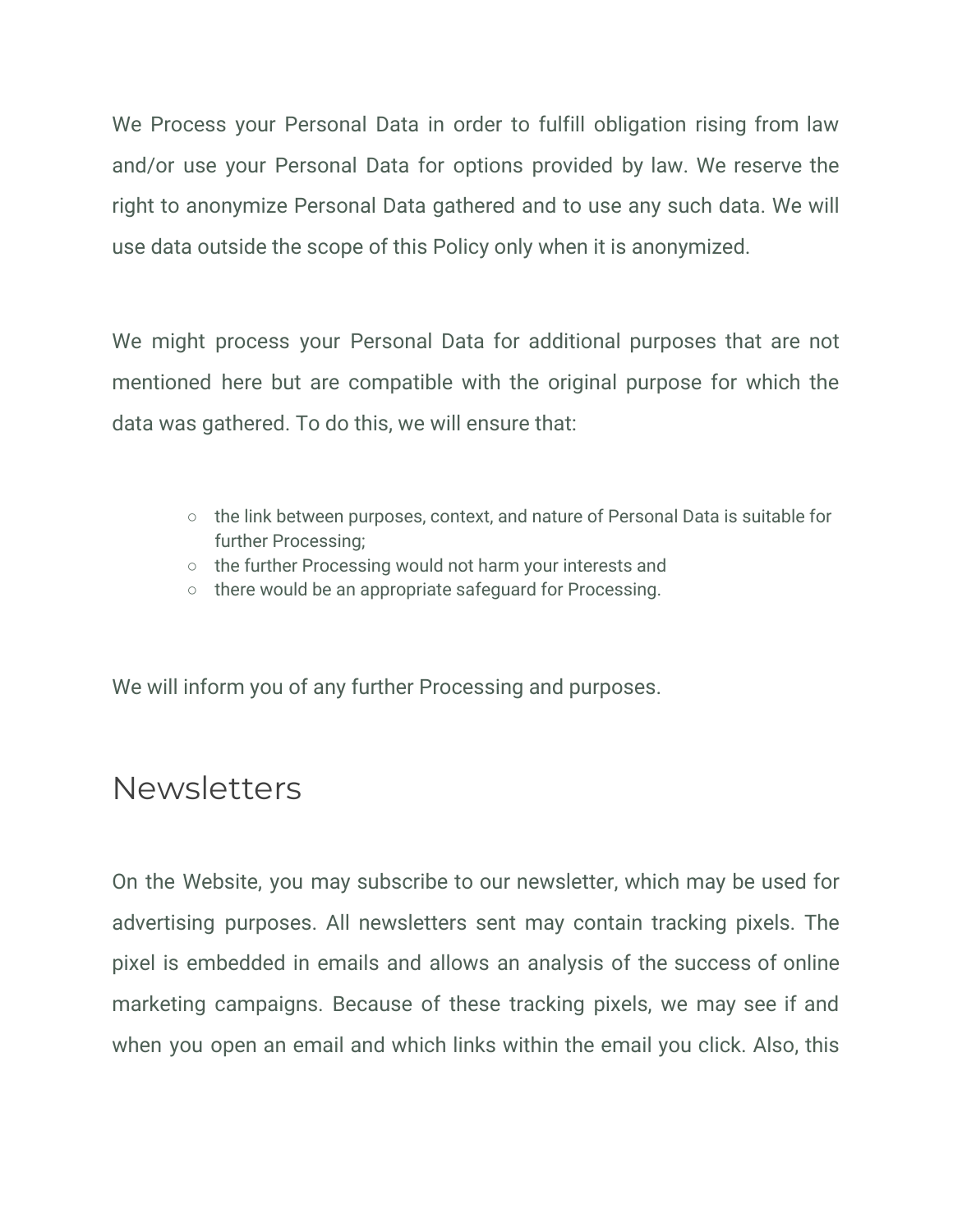allows the Website to adapt the content of future newsletters to the interests of the user. This behavior will not be passed on to third parties.

### **RIGHTS RELATED TO YOUR PERSONAL INFORMATION**

Opt-out – You may opt-out of future email communications by following the unsubscribe links in our emails.

Access – You may access the personal information we have about you by submitting a request to dawn@yummyvegangrub.com.

Amend – You may contact us at dawn@yummyvegangrub.com to amend or update your personal information.

Forget – In certain situations, you may request that we erase or forget your personal data. To do so, please submit a request to dawn@yummyvegangrub.com

Please note that we may need to retain certain information for record-keeping purposes or to complete transactions, or when required by law.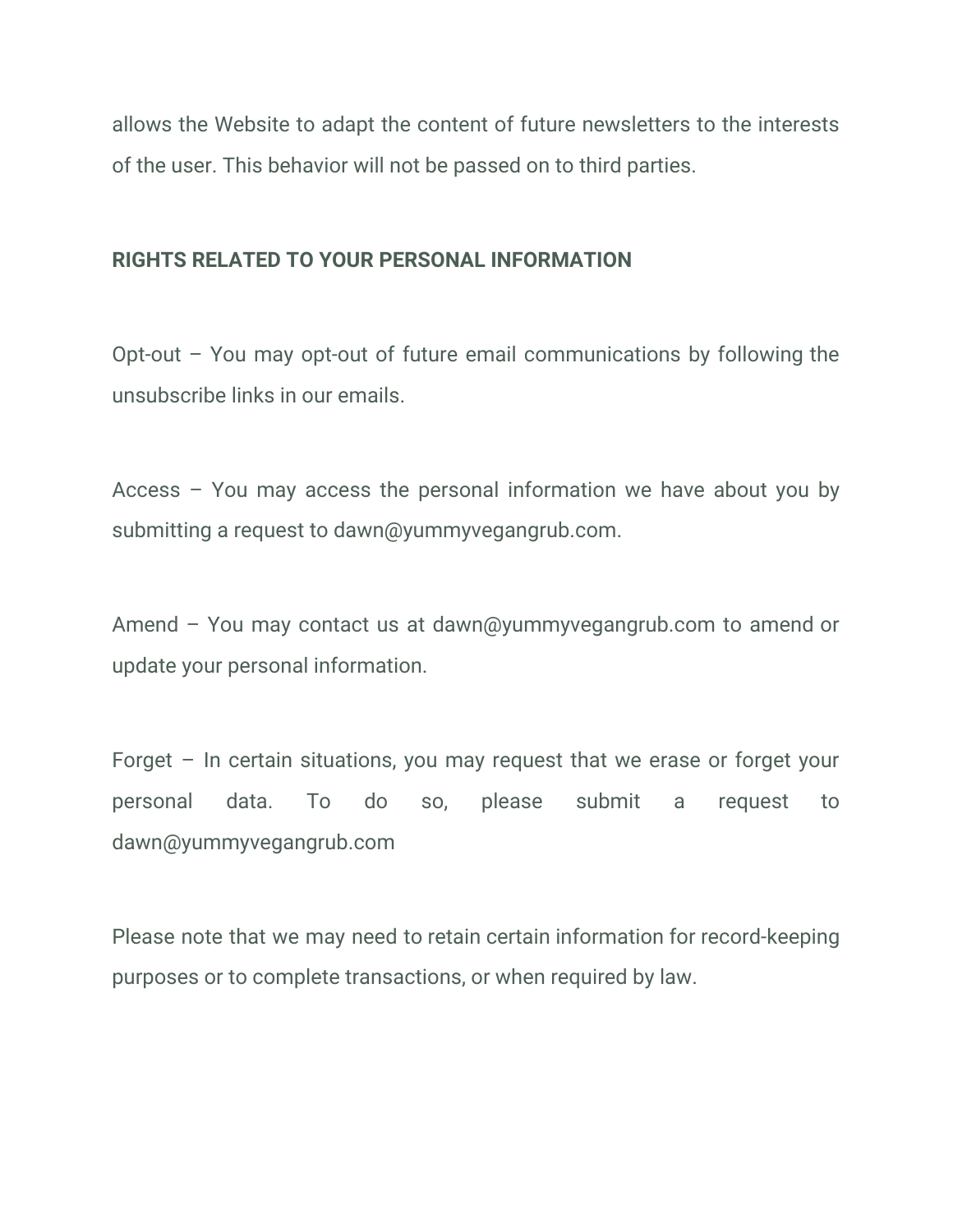## Who else can access your Personal Data

We do not share your Personal Data with strangers. Personal Data about you is in some cases provided to our trusted partners in order to either make providing the service to you possible or to enhance your customer experience. We share your data with:

#### **Our processing partners:**

We only work with Processing partners who are able to ensure an adequate level of protection to your Personal Data. We disclose your Personal Data to third parties or public officials when we are legally obliged to do so. We might disclose your Personal Data to third parties if you have consented to it or if there are other legal grounds for it.

## How we secure your data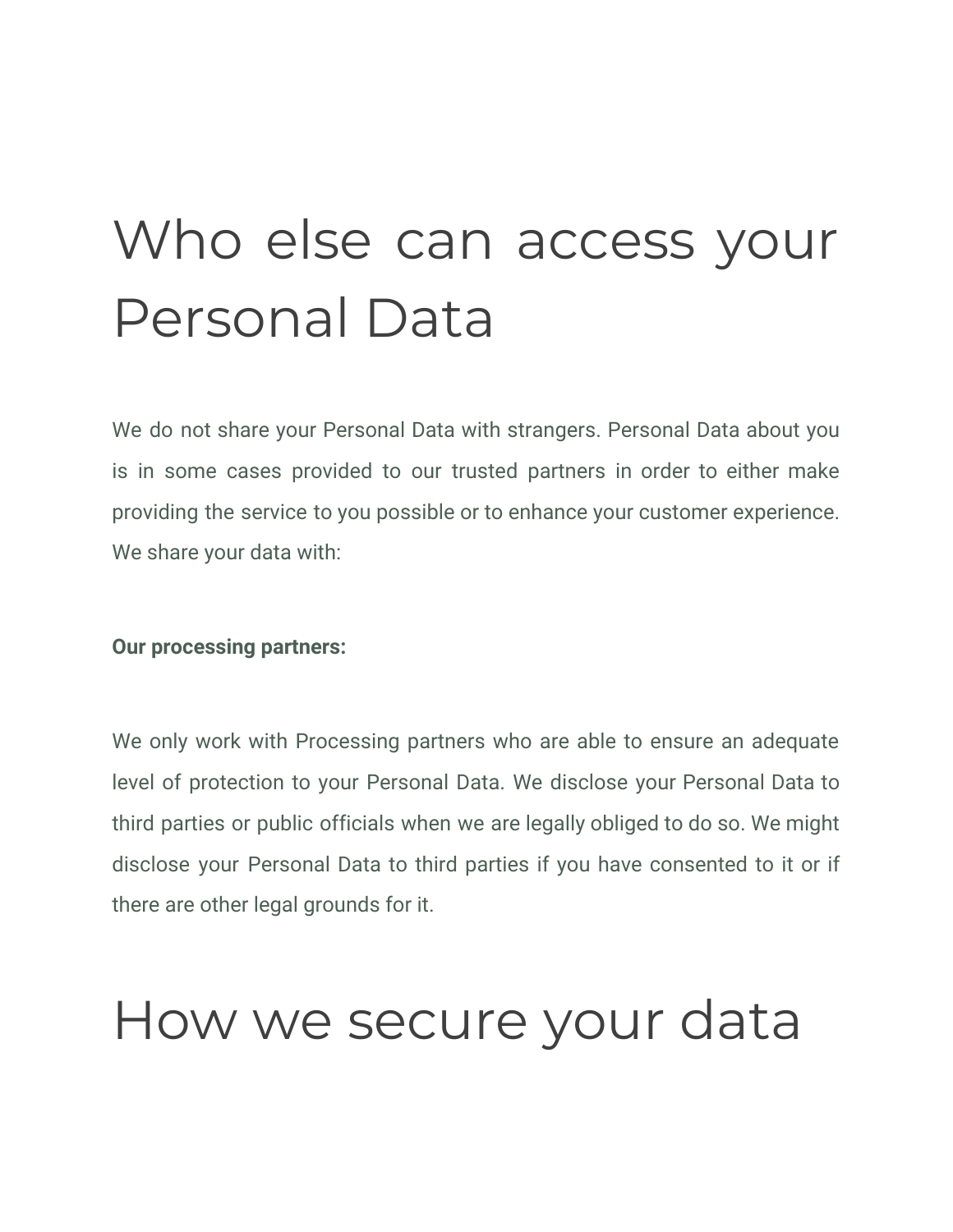We do our best to keep your Personal Data safe. We use safe protocols for communication and transferring data (such as HTTPS). We use anonymising and pseudonymizing where suitable. We monitor our systems for possible vulnerabilities and attacks.

Even though we try our best we can not guarantee the security of information. However, we promise to notify suitable authorities of data breaches. We will also notify you if there is a threat to your rights or interests. We will do everything we reasonably can to prevent security breaches and to assist authorities should any breaches occur.

## Children

We do not intend to collect or knowingly collect information from children. We do not target children with our services. If a parent or guardian believes that the Website has personally identifiable information of a child under the age of 16 in its database, please contact us immediately at dawn@yummyvegangrub.com and we will use our best efforts to promptly remove such information from our records.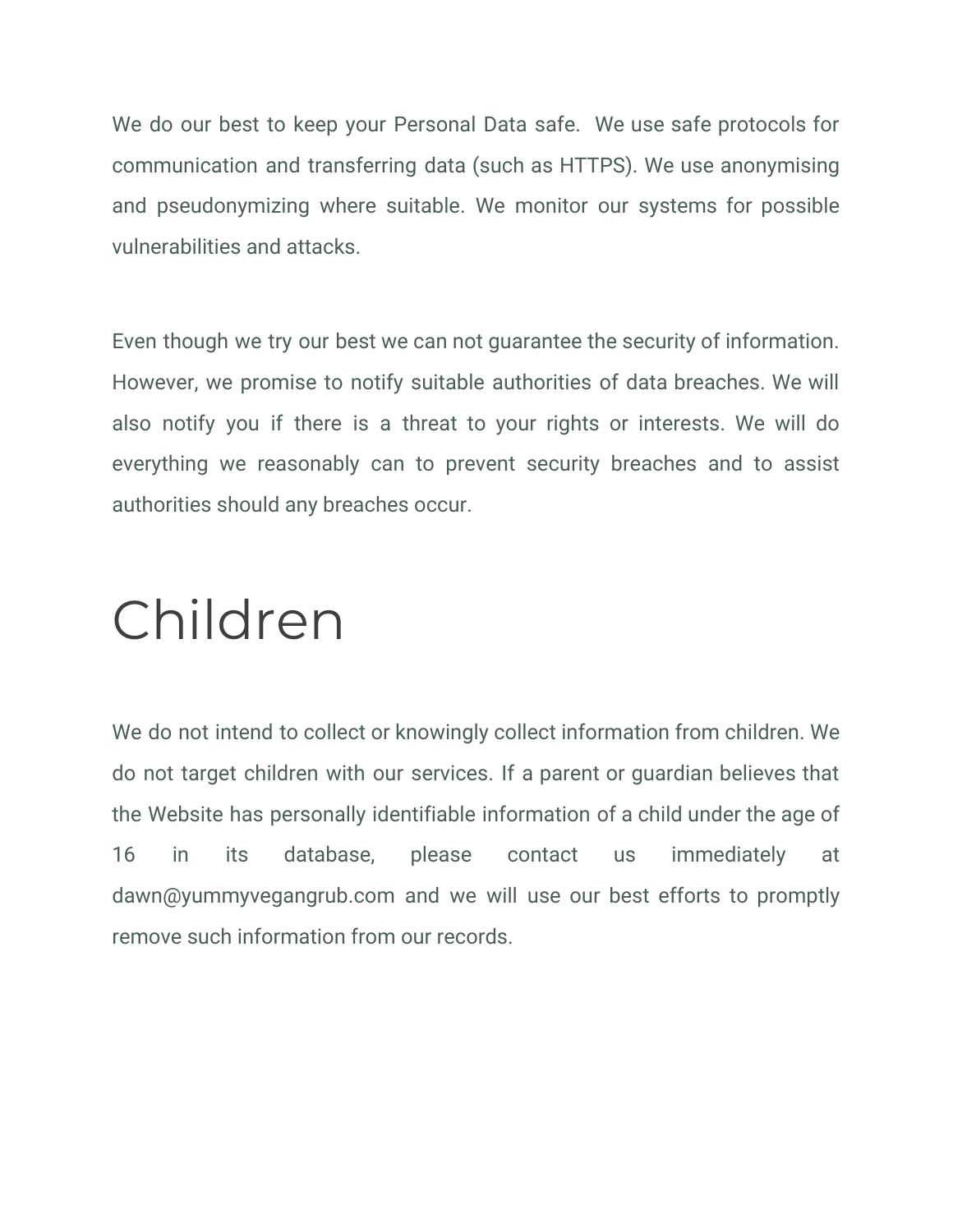# Cookies and other technologies we use

We use cookies and/or similar technologies to analyze customer behaviour, administer the website, track users' movements, and to collect information about users. This is done in order to personalize and enhance your experience with us.

The Website uses cookies to store visitors' preferences, record user-specific information on what pages users access or visit, ensure that visitors are not repeatedly sent the same banner ads, customize Website content based on visitors' browser type or other information that the visitor sends. Cookies may also be used by third-party services, such as Google Analytics, as described above.

A cookie is a tiny text file stored on your computer. Cookies store information that is used to help make sites work. Only we can access the cookies created by our website. You can control your cookies at the browser level. Choosing to disable cookies may hinder your use of certain functions.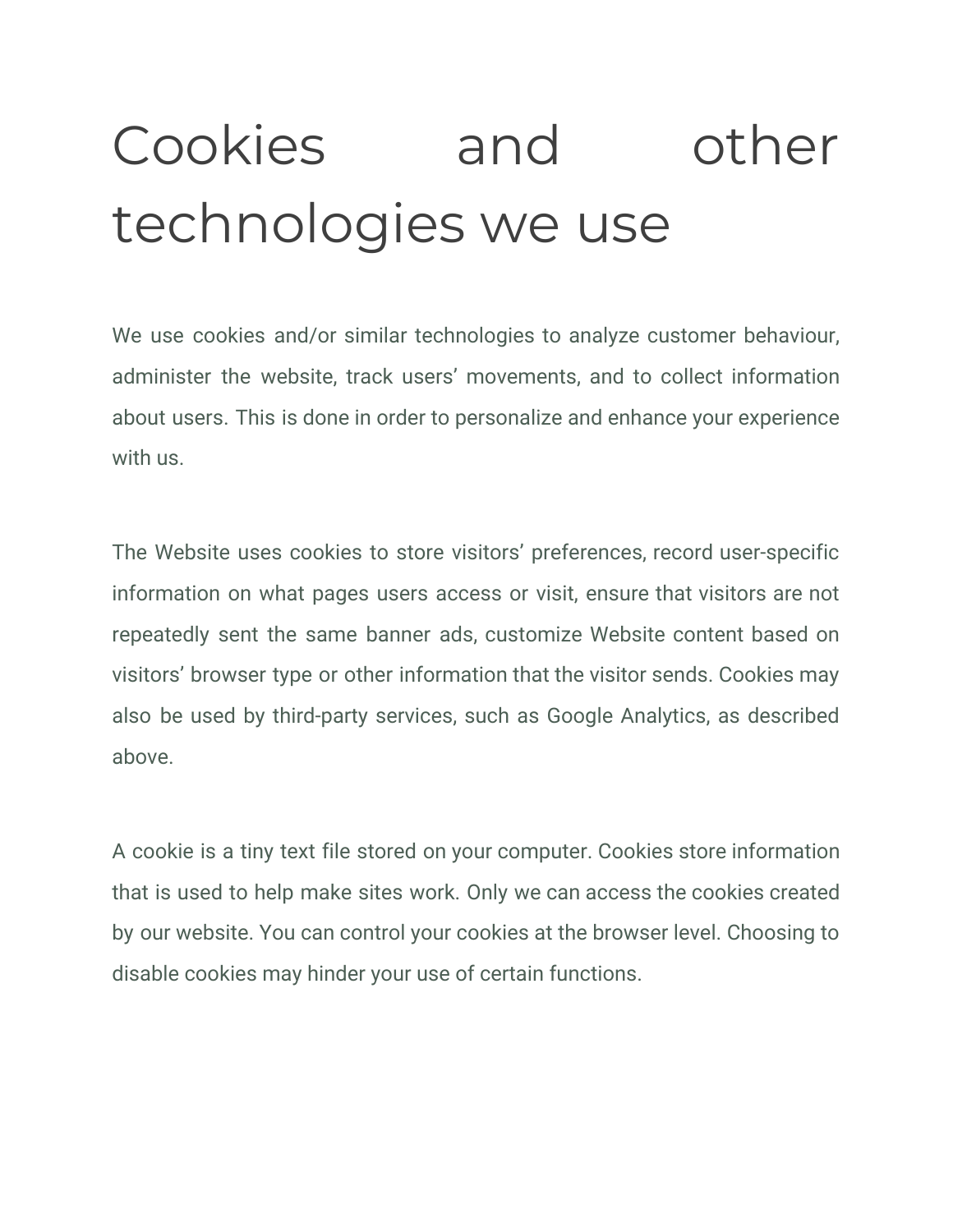#### **We use cookies for the following purposes:**

- Necessary cookies These cookies are required for you to be able to use some important features on our website, such as logging in. These cookies don't collect any personal information.
- $\circ$  Functionality cookies These cookies provide functionality that makes using our service more convenient and makes providing more personalized features possible. For example, they might remember your name and e-mail in comment forms so you don't have to re-enter this information next time when commenting.
- Analytics cookies These cookies are used to track the use and performance of our website and services
- Advertising cookies These cookies are used to deliver advertisements that are relevant to you and to your interests. In addition, they are used to limit the number of times you see an advertisement. They are usually placed on the website by advertising networks with the website operator's permission. These cookies remember that you have visited a website and this information is shared with other organizations such as advertisers. Often targeting or advertising cookies will be linked to site functionality provided by the other organization.

You can remove cookies stored in your computer via your browser settings. Alternatively, you can control some 3rd party cookies by using a privacy enhancement platform such as [optout.aboutads.info](http://optout.aboutads.info/#!/) or [youronlinechoices.com.](http://www.youronlinechoices.com/) For more information about cookies, visit [allaboutcookies.org](http://www.allaboutcookies.org/).

### Contact Information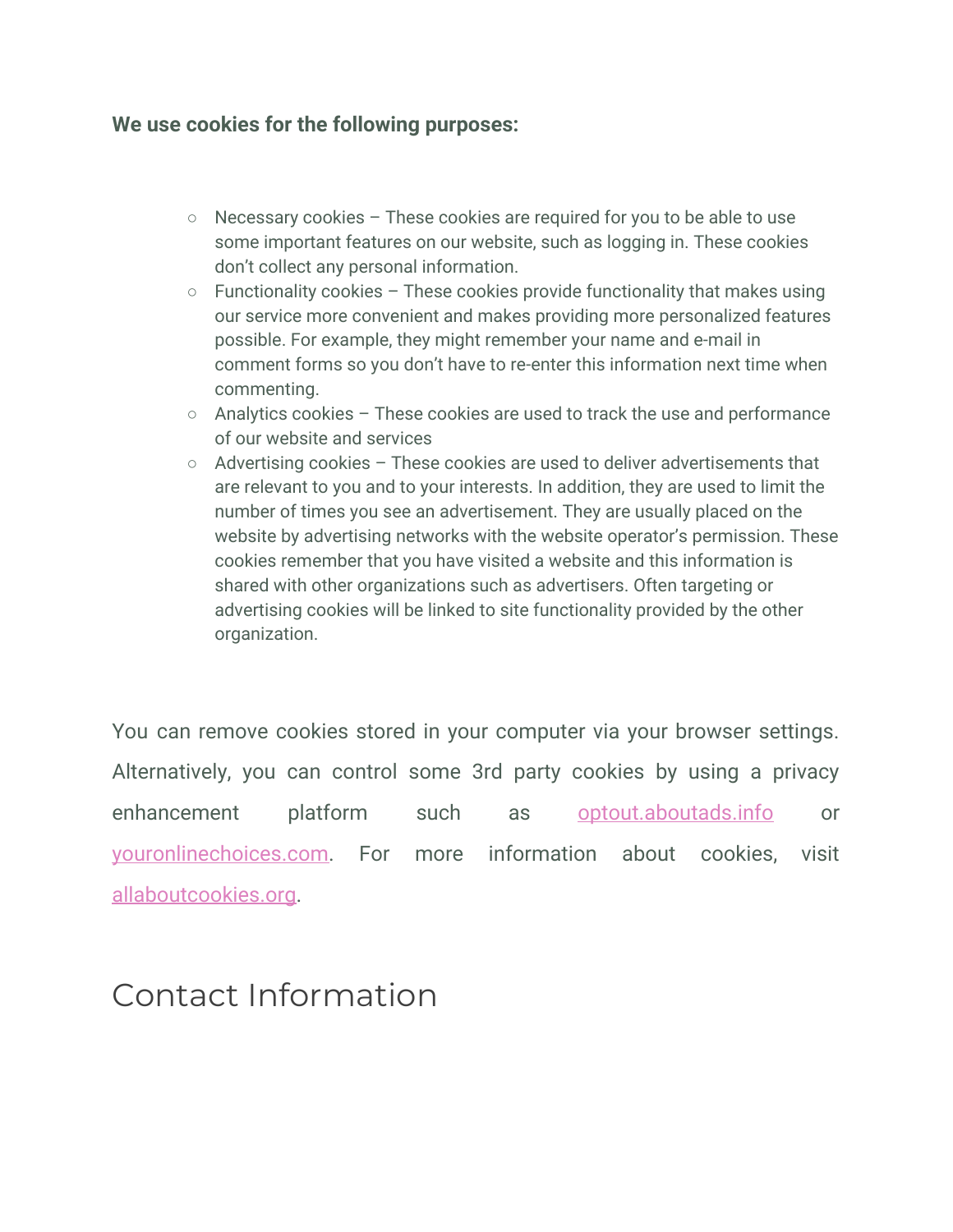### **Supervisory Authority**

Email: dawn@yummyvegangrub.com

**Supervisory Authority**

### Changes to this Privacy Policy

We reserve the right to make a change to this Privacy Policy.

Last modification was made July 15, 2019

This Site is a participant in the Amazon Services LLC Associates Program, an affiliate advertising program designed to provide a means for sites to earn advertising fees by advertising and linking to amazon.com.

As an Amazon Associate, I earn from qualifying purchases.

[Pinterest](http://www.pinterest.com/yummyvegangrub)